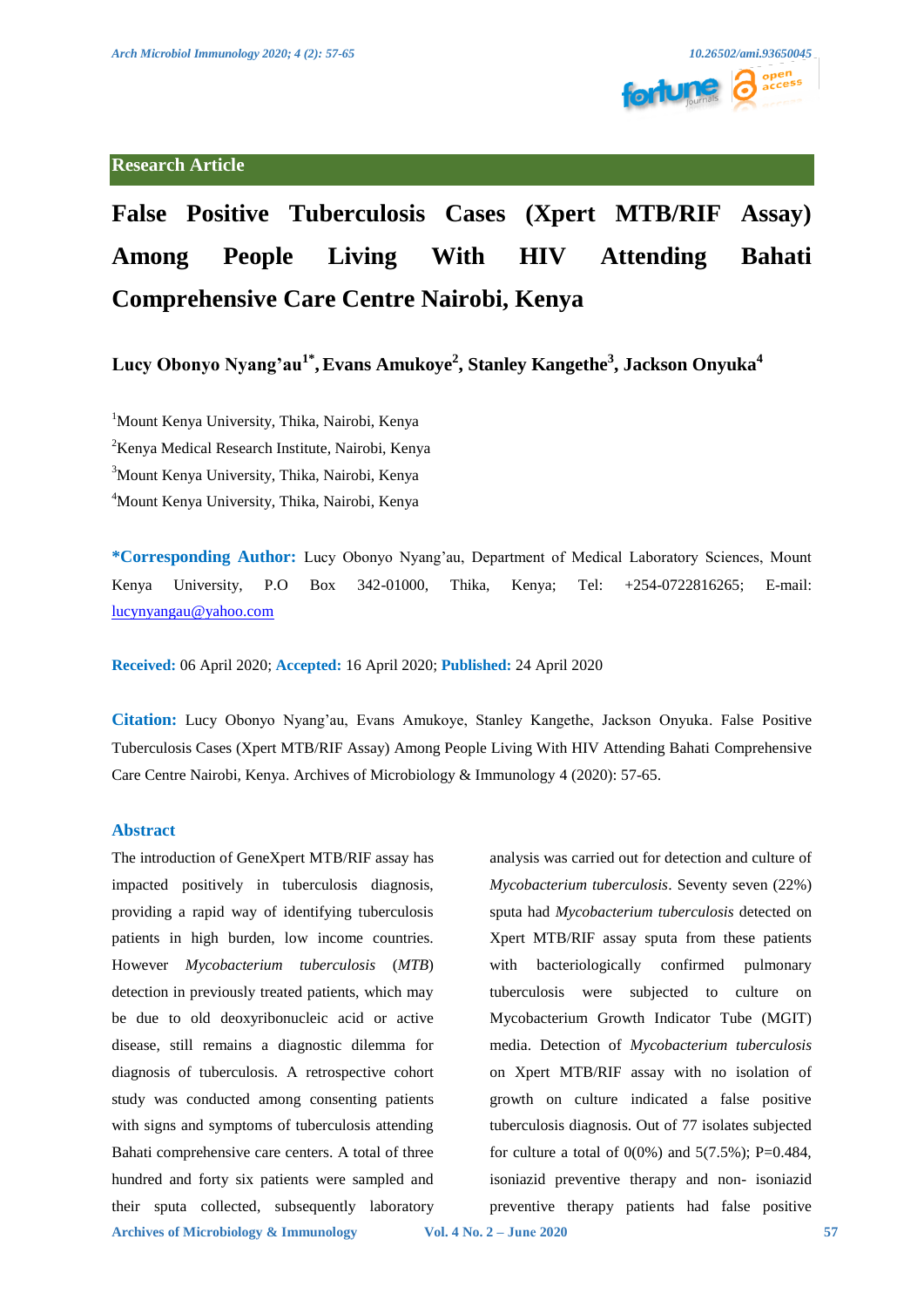tuberculosis cases, while  $0(0\%)$  and  $5(25\%)$ ; P=0.001 new and retreatment patient's had false positive tuberculosis. Our study concluded that there was no significant association between isoniazid preventive therapy and tuberculosis false positivity but there was significant association between patient treatment status and tuberculosis false positivity. Previously treated tuberculosis patients were significantly associated with false positivity, this call for clinicians to exercise caution when interpreting results from previously treated tuberculosis patients.

**Keywords:** False positive tuberculosis; GeneXpert MTB/RIF assay; *Mycobacterium tuberculosis*

# **1. Introduction**

Tuberculosis is one of the top ten causes of death globally and the leading cause of death from a single infectious agent (ranking above HIV/AIDS) [1]. Despite declining global incidence and mortality tuberculosis (TB) remains a major challenge worldwide, an estimated 10.0 million people fell ill with TB in 2018, with estimated 1.2 million TB deaths among HIV negative people and an additional 2,51,000 deaths among HIV positive people were recorded respectively [1]. TB affects people of all age groups and gender, the highest burden was in Men aged >15 years in 2018, they accounted for 57% of all TB cases, while Women accounted for 32% and children aged < 15 years accounted for 11% TB cases globally [1].

People living with HIV (PLHIV) accounted for 8.6% TB cases in 2018 [1]. HIV co-infection is associated with unusual presentations of TB such as smear negative and abnormal chest radiographs this causes a diagnostic challenge, poor treatment outcome and subsequent increased mortality [2]. Previous studies have shown that pauci-bacillary forms of TB are more commonly identified in patients who are HIV positive and these patients

happen to be sputum smear negative, but because microscopy is less sensitive in these populations these groups are the ones most likely to benefit from Xpert MTB/RIF assay [2].

The introduction of GeneXpert MTB/RIF assay has contributed a huge positive impact in tuberculosis (TB) diagnosis, by providing a rapid way of identifying TB patients in high burden, low income countries [3]. The Xpert MTB/RIF assay is an automated cartridge based nucleic acid amplification test (NAAT) capable of simultaneously detecting *Mycobacterium tuberculosis* complex (MTBC) and Rifampicin (RIF) resistance within 2 hours; this assay was endorsed by the WHO in 2010, and approved by FDA in 2013, and it is regarded as a breakthrough in TB diagnostics [3]. The assay is performed on the Cepheid GeneXpert multi-disease instrument system which integrates sample purification, nucleic acid amplification, and detection of target sequences [3]. It uses hemi-nested real time PCR (polymerase chain reaction) for the detection of MTBC specific sequence of the rpoB gene and five molecular probes to detect mutations within the genes rifampicin resistance determining region (RRDR). The assay can be performed directly on raw sputum or concentrated sediments. Nevertheless post implementation studies have identified several challenges [4], emphasizing the need for deeper understanding of clinical and operational factors affecting performance.

# **2 Materials and Methods**

Following approval by the ethics review committee of Mount Kenya University (Ref. No.MKU/ERC/1305) and research clearance by National Commission for Science Technology and Innovation (NACOSTI/P/19/13045/31000), 346 respondents were recruited for the study using cluster random sampling.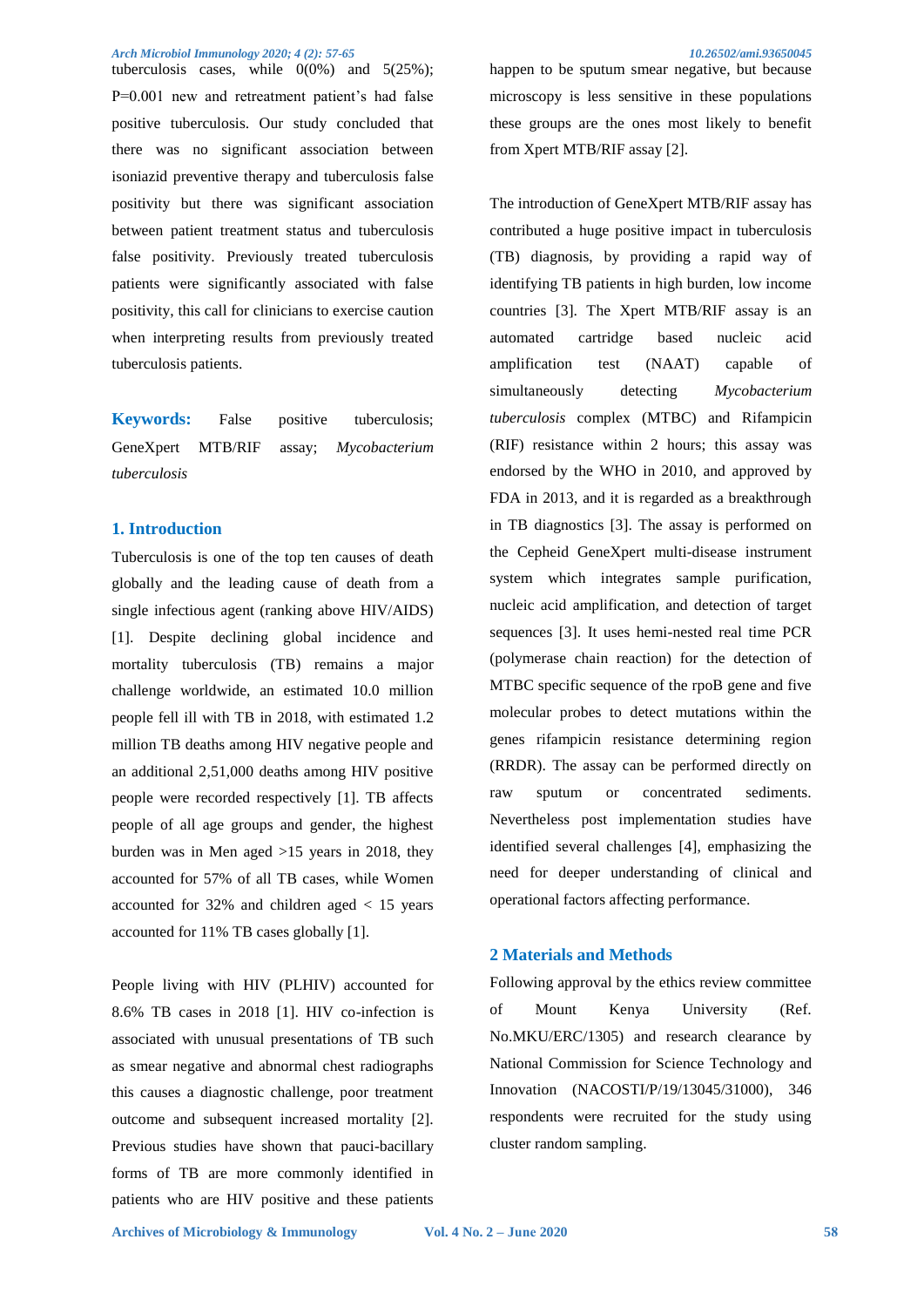# *Arch Microbiol Immunology 2020; 4 (2): 57-65 10.26502/ami.93650045*  **2.1 Study Design**

Retrospective cohort study design was used where eligible HIV positive participants with or without use of isoniazid preventive therapy (IPT) were recruited through cluster random sampling, only those who gave consent were enrolled in the study.

# **2.2 Study Site**

The study was conducted in Makadara sub-county, Nairobi the capital city of Kenya. The sub-county covers an area of  $13Km^2$  and comprises of five wards; Maringo, Hamza, Viwandani, Harambee, and Makongeni [5]. Viwandani ward is an informal settlement which is characterized by increased population. Tuberculosis being airborne, congestion especially in the houses facilitates increases in tuberculosis transmission.

# **2.3 Sample Size Determination**

Data from National tuberculosis, leprosy and Lung disease program (NTLD-P) annual report (2017) for Nairobi county, a TB prevalence of 0.1% (147per 100,000) in HIV positive people was established. Using Habib *et al.,* (2014) [6] formula and 0.1% as the working prevalence rate (P) for tuberculosis and assuming a standard error (Z) from the mean of 1.96 and in absolute precision (d) of 5%, and design effect (D) being taken as (2) sample size (n) was calculated as follows.

$$
n=\frac{Z_{\alpha/2}^2 P(1-P)}{d^2}
$$

 $(1.96)^{2}(0.1) (0.9)/(0.05)^{2} = 276$  Clients

The estimated sample size was 276; it was adjusted to allow for attrition /refusals which was estimated for 20% [7] thus  $n= 276/(1-0.2) = 346$  Clients.

# **2.4 Inclusion and Exclusion Criteria**

Patients who were HIV positive, on care, above 15 years, with signs and symptoms of tuberculosis, one year post isoniazid preventive therapy (IPT), were included in the study upon consent. While patients with isoniazid preventive therapy and age

records not clear, less than one year post isoniazid preventive therapy, unable to consent, with other samples other than sputum were excluded from the study.

#### **2.5 Laboratory Methods**

# **2.5.1 Identification of** *Mycobacterium tuberculosis*

Using the geneXpert MTB/RIF assay sputa and the reagent buffer were mixed according to the standard operating procedure and loaded into the Xpert MTB/RIF assay cartridge and test started on Xpert MTB/RIF assay machine platform [8].

# **2.6 Culture of** *Mycobacterium tuberculosis*

*Mycobacterium tuberculosis (MTB*) culture was performed using non-radiometric method Mycobacterium Growth Indicator Tube (MGIT) BACTEC 960. Sputa decontamination was performed using sodium hydroxide solution (40% w/v) combined with 2.9% sodium citrate solution and N-acetyl-L-cystein (NALC) powder [9]. Sterile phosphate buffer was added and the organisms concentrated by centrifugation at 3,000 rpm for 15 minutes. The supernatant was decanted and the sediment suspended with phosphate buffer and inoculated in liquid MGIT media and incubated along with negative control (un-inoculated MGIT media) and positive control (H37Rv ATCC 27294) [9]. The MGIT tubes were incubated in the BACTEC MGIT 960 machine at 37°C until the instrument flagged them positive. After a maximum of six weeks the instrument flagged the tubes negative, if there was no growth at  $37^{\circ}C$  [10-13]. Confirmative identification of *MTB* was done using BD MGIT TBc, on all positive cultures. Positive culture for *MTB* confirmed diagnosis of active disease.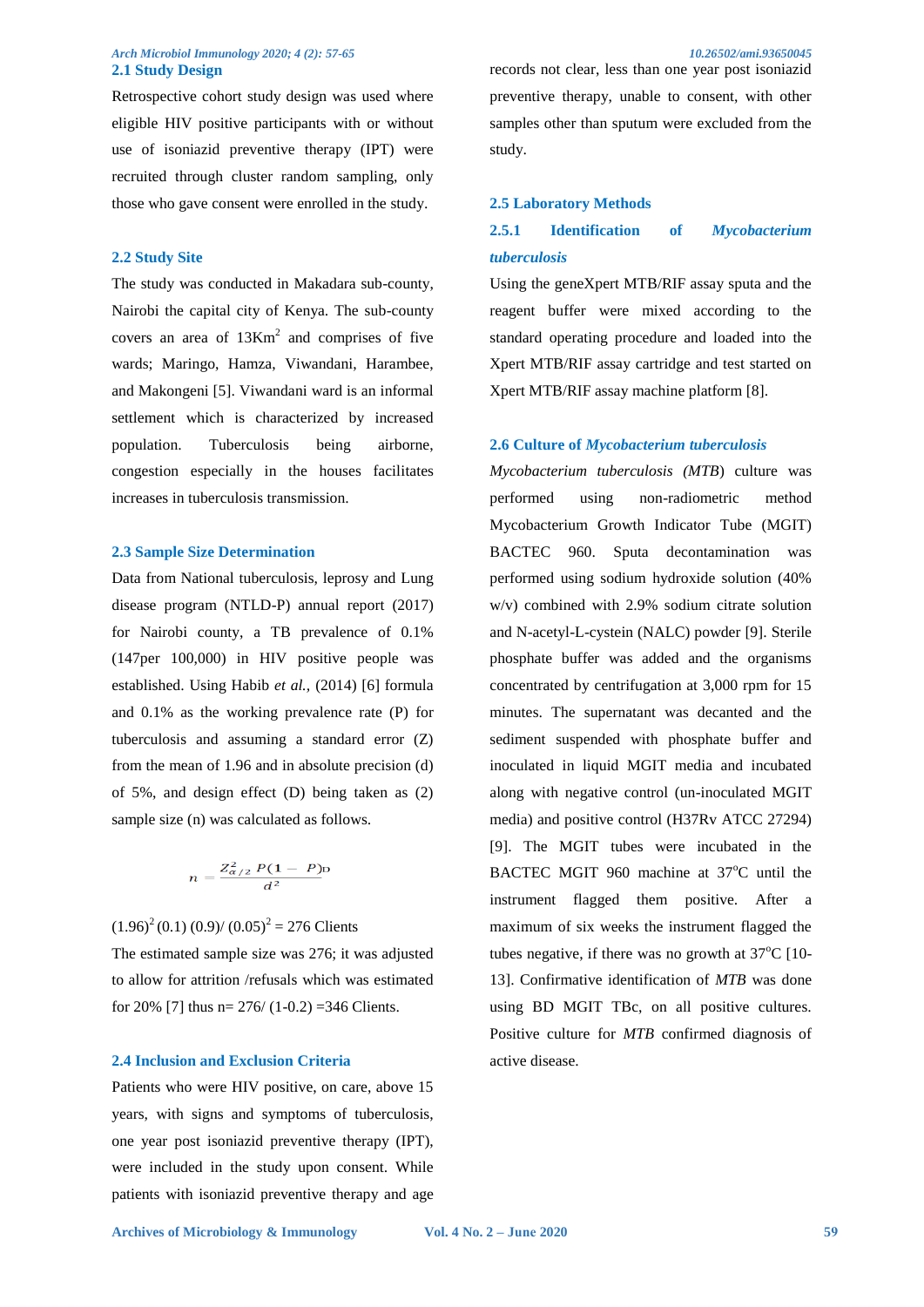# **3. Data management and Statistical Analysis**

Data was tabulated in a computer database designed using MS-Access, and then transferred to statistical package for the social sciences (SPSS) version 20.0 for analysis. Pearson's Chi-square test was applied to determine the differences in proportion for both groups in isoniazid preventive therapy **(**IPT) status, type of patient and gender against the detection of *Mycobacterium tuberculosis* (*MTB*). Pearson's Chi-square test was applied to determine the differences in proportion for both groups in isoniazid preventive therapy **(**IPT) status, type of patients and demographics against TB and TB false positives. While Fisher's exact test was applied to determine the difference in proportions among the *MTB* detection levels in GeneXpert MTB/RIF assay and among the age groups. These results were presented by appropriate tabulations based on the determined variables, odds ratio (OR) with 95% confidence interval (CI) and the corresponding p values. The threshold for statistical significance was set at  $P \leq$ 0.05.

# **4. Results**

# **Prevalence of Tuberculosis false positives in relation to Isoniazid Preventive Therapy and Treatment status**

Of the 77 *Mycobacterium Tuberculosis* (*MTB*) positive Xpert MTB/RIF assay samples subjected to culture  $5(7.5\%)$  and  $0(0\%)$  were false positive for tuberculosis (TB) among the non-isoniazid preventive therapy and isoniazid preventive therapy arms respectively, P=0.484 while on the other hand  $0(0\%)$  and  $5(25\%)$  were false positive for TB among new and retreatment patients P= 0.001 (Table 1). This indicates that there was no significant association between isoniazid preventive therapy and TB false positivity, while on the other hand there was significant association between TB false positivity and retreatment

patients. Further study findings indicated that 10(100%) and 62(92.5%) were true Xpert *MTB*/RIF assay TB results in isoniazid preventive therapy and Non- isoniazid preventive therapy patients respectively (Table 1). While 57(100%) and 15(75%) were true Xpert *MTB*/RIF assay TB results among new and retreatment TB patients respectively (Table 1). The true results were concordant in Xpert MTB/RIF assay and BACTEC MGIT 960 culture results while the false positive cases had discordant results in the two methods. Culture was taken as the reference standard.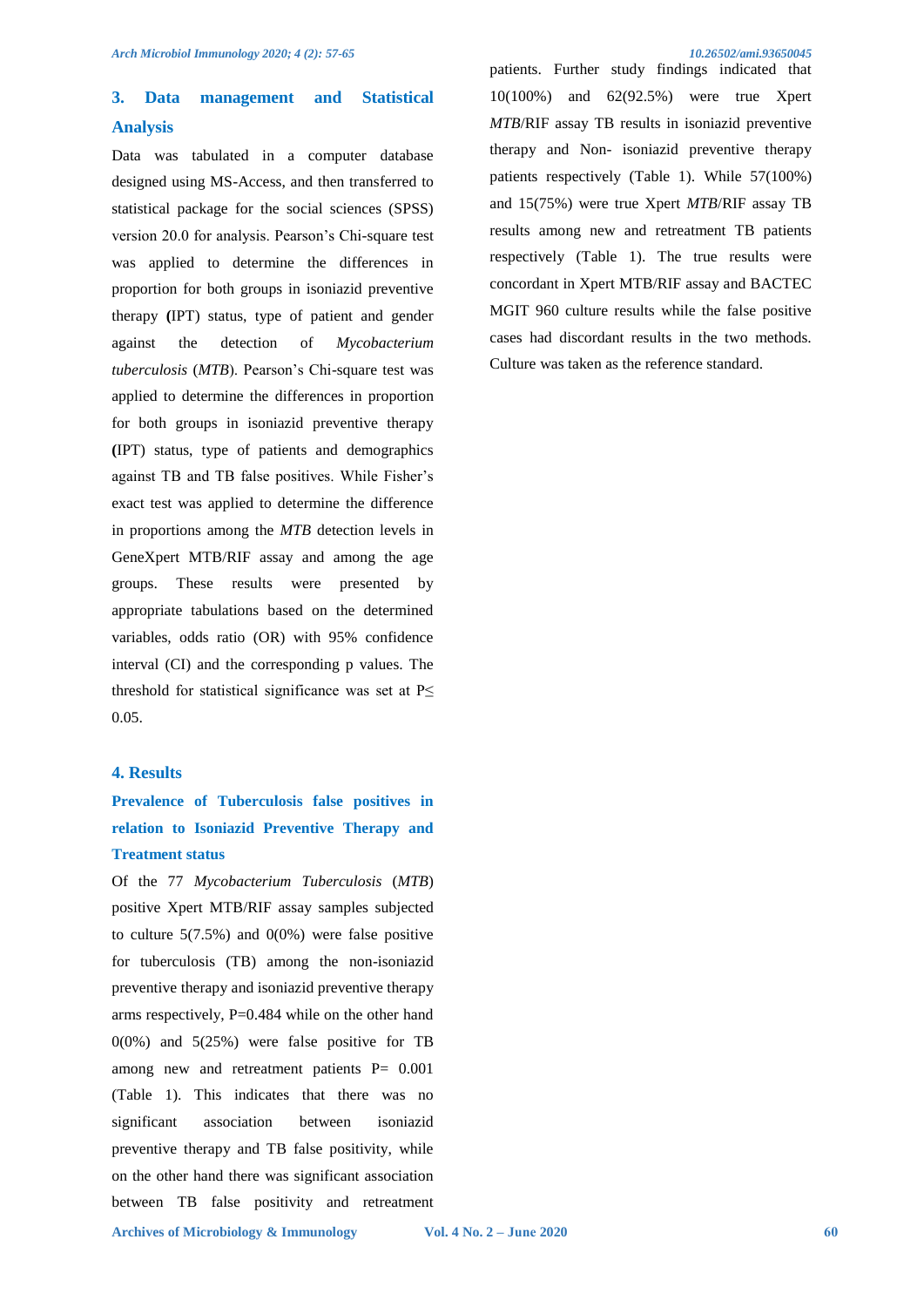| <b>Variables</b>        | Total (N)       | True Xpert results $n$ (%) | False positives $n$ (%) | OR (95% CI)     | P Value |
|-------------------------|-----------------|----------------------------|-------------------------|-----------------|---------|
|                         |                 | MTB+ve/Growth              | MTB+ve /No Growth       |                 |         |
| <b>IPT</b> status       |                 |                            |                         |                 |         |
| <b>IPT</b> patients     | 10              | 10(100)                    | 0(0)                    | $\rm UD$        | 0.484   |
| Non-IPT patients        | $\overline{67}$ | 62(92.5)                   | 5(7.5)                  |                 |         |
| <b>Type of patients</b> |                 |                            |                         |                 |         |
| New patients            | 57              | 57(100)                    | $\overline{0(0)}$       | <b>UD</b>       | 0.001   |
| RT patients             | $20\,$          | 15(75)                     | 5(25)                   |                 |         |
| <b>MTB</b> detection    |                 |                            |                         |                 |         |
| levels                  |                 |                            |                         |                 |         |
| MTB detected            | $\overline{26}$ | 25(96.2)                   | 1(3.8)                  |                 |         |
| high                    |                 |                            |                         |                 |         |
| MTB detected            | 45              | 41(91.1)                   | 4(8.9)                  | $0.690(0.205 -$ | 0.999   |
| medium                  |                 |                            |                         | 1.226           |         |
| MTB detected            | $\overline{4}$  | 4(100)                     | $\overline{0(0)}$       | UD              | 0.895   |
| low                     |                 |                            |                         |                 |         |
| MTB detected            | $\overline{2}$  | 2(100)                     | 0(0)                    | $\rm UD$        | 0.999   |
| very low                |                 |                            |                         |                 |         |
| <b>Gender</b>           |                 |                            |                         |                 |         |
| Female                  | $\overline{30}$ | 28(93.3)                   | 2(6.7)                  | $0.92(0.144 -$  | 0.652   |
| Male                    | 47              | 44 (93.6)                  | 3(6.4)                  | 5.867           |         |
| Age (years)             |                 |                            |                         |                 |         |
| $< 20$                  | $\overline{4}$  | 4(100)                     | $\overline{0(0)}$       |                 |         |
| $20 - 39$               | 47              | 42(89.4)                   | 5(10.6)                 | $0.111(0.09-$   | 0.388   |
|                         |                 |                            |                         | 1.271)          |         |
| $40 - 59$               | 23              | 23(100)                    | $\overline{0(0)}$       | $\rm UD$        | 0.999   |
| $60 +$                  | $\overline{3}$  | 3(100)                     | $\overline{0(0)}$       | $\overline{UD}$ | 0.999   |

# **Table 1:** False positive tuberculosis cases among study patients

Key: *MTB*: *Mycobacterium Tuberculosis*; +Ve: Positive; IPT: Isoniazid Preventive Therapy; RT: Retreatment; OR: Odds Ratio; C.I: Confidence Interval

Further the findings revealed that there was no significant difference between TB false positivity and the *Mycobacterium tuberculosis* detection levels (high, medium, low and very low) gender and age of the patients (Table 1). In all age categories of the isoniazid preventive therapy arm there were 0(0%) false positive TB cases in males and females respectively, the study further revealed that there were  $3(4.5%)$  and  $2(3%)$  false positive TB cases in male and female patients from the non-isoniazid preventive therapy arm respectively, in the age category (20-39) (Table 2). This indicates the age category 20-39 was more prone to false positive TB cases, and males had higher rate of false positivity than females having 4.5% and 3% respectively.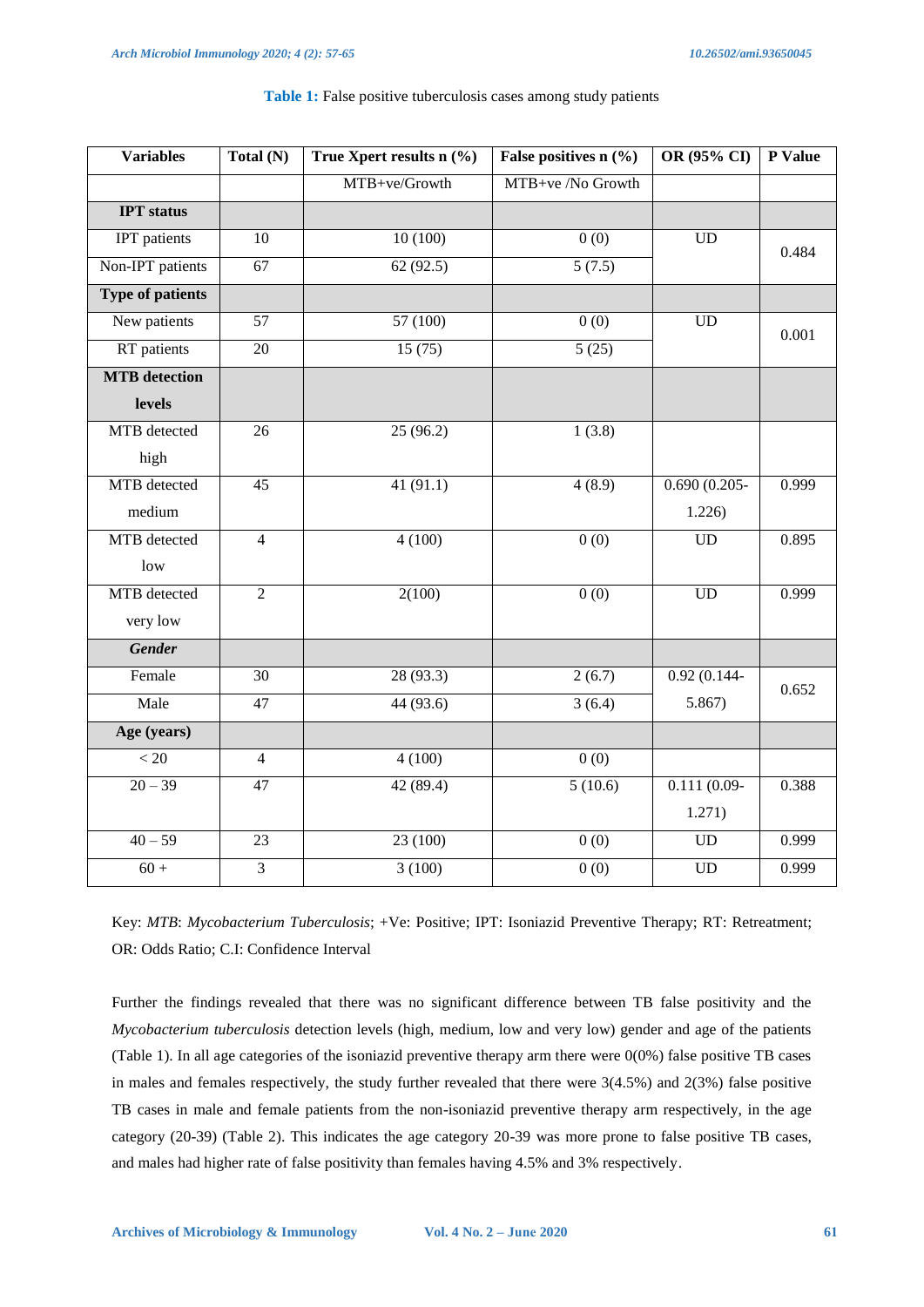|                               |        |              |           | <b>True Xpert MTB/RIF</b> | <b>False Xpert MTB/RIF</b> |                         |  |
|-------------------------------|--------|--------------|-----------|---------------------------|----------------------------|-------------------------|--|
|                               |        |              |           | assay Positive results;   | assay positive results;    |                         |  |
|                               |        |              |           | MTB+ve/Growth             | MTB+ve /No Growth          | <b>Total</b>            |  |
| <b>IPT</b> status             | Gender |              |           |                           |                            |                         |  |
|                               | Male   | Age          | $60+$     | $1(10\%)$                 | $0(0\%)$                   | $\mathbf{1}$            |  |
|                               |        | (Years)      | $40 - 59$ | 2(20%)                    | $0(0\%)$                   | $\overline{2}$          |  |
|                               |        |              | $20 - 39$ | 3(30%)                    | $0(0\%)$                   | $\overline{3}$          |  |
|                               |        | <b>Total</b> |           | $6(60\%)$                 | $0(0\%)$                   | 6                       |  |
|                               |        | Age          | $60+$     | $1(10\%)$                 | $0(0\%)$                   | $\mathbf{1}$            |  |
|                               |        | (Years)      | $40 - 59$ | $1(10\%)$                 | $0(0\%)$                   | $\mathbf{1}$            |  |
| <b>IPT</b>                    | Female |              | $20 - 39$ | $1(10\%)$                 | $0(0\%)$                   | $\mathbf{1}$            |  |
| patients                      |        |              | < 20      | $1(10\%)$                 | 0(0%)                      | $\mathbf{1}$            |  |
|                               |        | <b>Total</b> |           | $4(40\%)$                 | $0(0\%)$                   | $\overline{\mathbf{4}}$ |  |
|                               | Total  | Age          | $60+$     | 2(20%)                    | $0(0\%)$                   | $\overline{2}$          |  |
|                               |        | (Years)      | $40 - 59$ | 3(30%)                    | $0(0\%)$                   | $\overline{3}$          |  |
|                               |        |              | $20 - 39$ | $4(40\%)$                 | $0(0\%)$                   | $\overline{4}$          |  |
|                               |        |              | < 20      | $1(10\%)$                 | $0(0\%)$                   | $\mathbf{1}$            |  |
|                               |        | <b>Total</b> |           | $10(100\%)$               | $0(0\%)$                   | 10                      |  |
| <b>IPT</b><br>Non<br>patients |        | Age          | $60+$     | $1(1.5\%)$                | $0(0\%)$                   | $\overline{1}$          |  |
|                               | Male   | (Years)      | $40 - 59$ | $12(17.9\%)$              | $0(0\%)$                   | 12                      |  |
|                               |        |              | $20 - 39$ | 24(35.8%)                 | 3(4.5%)                    | 27                      |  |
|                               |        |              | $< 20$    | $1(1.5\%)$                | $0(0\%)$                   | $\mathbf{1}$            |  |
|                               |        | <b>Total</b> |           | 38(56.7%)                 | $3(4.5\%)$                 | 41                      |  |
|                               | Female | Age          | $40 - 59$ | $8(11.9\%)$               | $0(0\%)$                   | 8                       |  |
|                               |        | (Years)      | $20 - 39$ | $14(20.9\%)$              | 2(3%)                      | 16                      |  |
|                               |        |              | $< 20\,$  | 2(3%)                     | $0(0\%)$                   | $\sqrt{2}$              |  |
|                               |        | <b>Total</b> |           | 24(35.8%)                 | 2(3%)                      | 26                      |  |
|                               | Total  | Age          | $60+$     | $1(1.5\%)$                | $0(0\%)$                   | $\mathbf{1}$            |  |
|                               |        | (Years)      | $40 - 59$ | $20(29.9\%)$              | $0(0\%)$                   | $\overline{20}$         |  |
|                               |        |              | $20 - 39$ | 38(56.7%)                 | 5(7.5%)                    | 43                      |  |
|                               |        |              | $< 20\,$  | 3(4.5%)                   | $0(0\%)$                   | $\overline{3}$          |  |
|                               |        | <b>Total</b> |           | 62(92.5%)                 | 5(7.5%)                    | 67                      |  |
| <b>Total</b>                  |        |              |           | 72                        | 5                          | 77                      |  |

Key: IPT: Isoniazid Preventive Therapy; +Ve: Positive; *MTB*: *Mycobacterium Tuberculosis* 

# **Discussion**

Xpert MTB/RIF assay is a molecular technique widely used currently all over the World for diagnosis of active tuberculosis (TB) [1]. This

assay's positivity for *Mycobacterium tuberculosis* deoxyribonucleic acid (DNA) can remain detected for years after treatment in the absence of viable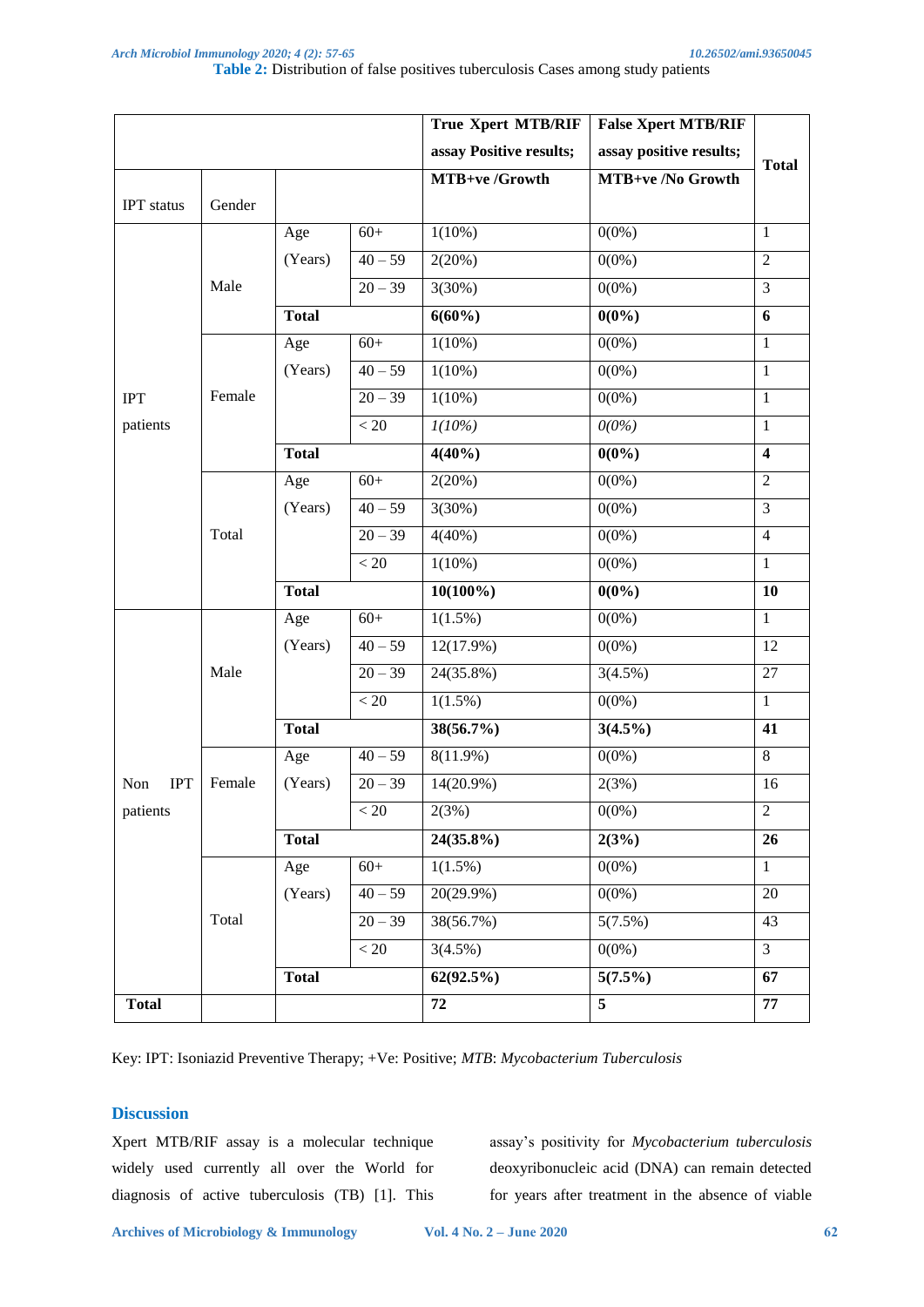organisms for culture [4]. Understanding these Xpert false positive results is of paramount importance given the large global burden of symptomatic patients who present in health institutions for investigation of active TB but have previously been treated for active TB disease [4]. The current study revealed that  $25\%$  (P=0.001) false positive TB cases (MTB detection on Xpert MTB/RIF assay and negative result on BACTEC MGIT 960 culture) among previously treated TB patients, while there were  $0(0\%)$  false positive TB cases among the new patients. These study findings revealed significant association between TB false positivity and retreatment TB patients, but there was no significant association between TB false positivity and the IPT status of the patients, MTB detection levels, age and gender of the patients. These findings concur with previous studies where the rate of TB false positivity among retreatment patients was South Africa 14% [14] 7 % [4], Egypt 2% [15], India 5.3% [16] and China 0.8% [17].

The current study findings confirm with other previous studies that false positive TB cases are significantly associated with previously treated TB patients who had active TB disease. These findings can be attributed to the fact that Xpert MTB/RIF assay being a molecular technique cannot differentiate between viable and non-viable mycobacterial DNA, hence therefore the assay can detect DNA from dead bacilli of previously treated patients who had active TB disease [4]. Xpert MTB/RIF assay results of this nature can lead to baseless treatment of the patients, increase the health care costs and delay in reaching the correct diagnosis for the patients which can even lead to death [4]. In this regard patients started on medication based on wrong diagnosis due to false positive TB results, may end up dying because of wrong diagnosis, since the really problem remains unknown and untreated. This calls for clinicians to exercise caution when interpreting results from previously treated TB patients [4].

Further the current study findings revealed that there were 3(4.5%) false positive TB cases in male cases, in the age category (20-39). These findings concur with previous finding in Brazil where there was 73.6% false TB positivity among male patients [18]. These findings would be attributed to the fact that males in this age category (20-39), exhibit some characteristics which expose them to recurrent episodes of TB disease, making them vulnerable to false positivity because of harboring deoxyribonucleic acid from the previous episodes [18]. This characteristics include overcrowding since most of these people are found in institutions of learning, which are often crowded increasing transmission of this air borne disease, peer pressure which is common during this period leads them to engage in irresponsible behavior like drug and alcohol abuse coupled with the already depressed immunity due to HIV makes the body vulnerable to TB disease [18].

# **Conclusions**

Xpert MTB/RIF assay positivity for Mycobacterial DNA can remain detected for years after treatment in the absence of viable organisms for culture [4]. Understanding such assay results is of paramount importance given the huge global burden of symptomatic patients who present for investigation of active TB and have history of previous active TB disease treatment. There was significant association between previously treated TB patients and TB false positivity. But TB false positivity was not significantly associated with the MTB detection levels, IPT status, gender or age of the patients. Clinicians should wait confirmatory testing in Xpert positive TB results for retreatment patients before commencing them on treatment, they should also take detailed history especially accurate classification of the patient and this will lead to proper patient management. GeneXpert should not be used to follow up patients who are on treatment, this is because the mycobacterial deoxyribonucleic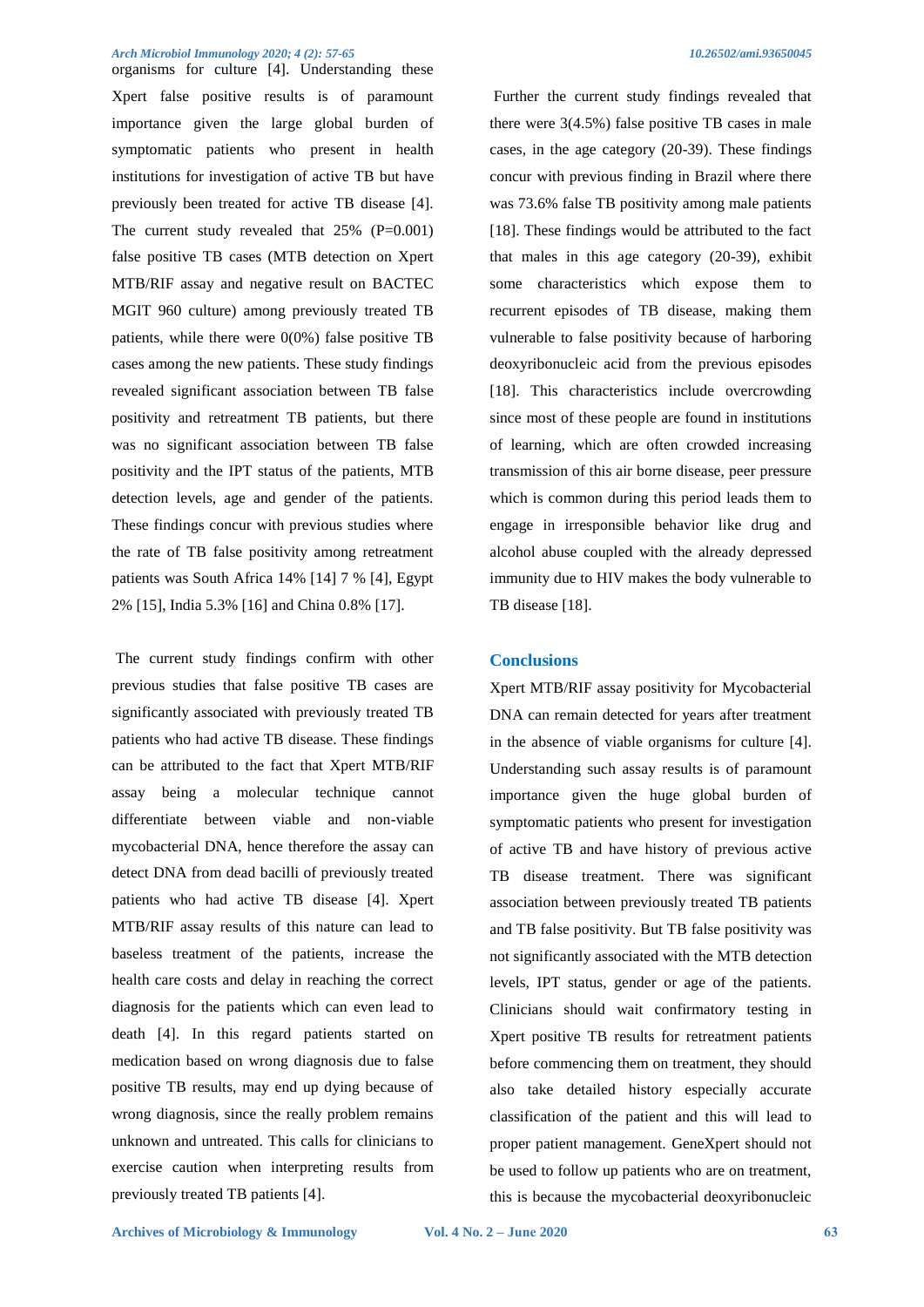acid will still be detected and the results will be positive for *MTB* detection, therefore smear microscopy still remains a major test in TB treatment follow up. The findings of this study have important policy implications which include the gaps in TB management guidelines and the need for revision and standardization to avoid exposing patients to unwarranted treatment.

# **Recommendation**

Studies should be conducted to monitor Xpert MTB/RIF assay tuberculosis positive patients after treatment completion to ascertain duration of mycobacterial DNA survival, also clinicians should be very careful when dealing with retreatment patients to avoid baseless treatment which is not only expensive but toxic.

# **Acknowledgement**

The authors owe special gratitude to the staffs of Central Reference Laboratory, Bahati Comprehensive Care Centre staffs and all those who directly or indirectly contributed to the success of this study.

# **Competing interests**

The authors declare that they have no competing interests.

# **References**

- 1. World Health Organization. Global tuberculosis report 2019. Geneva (Switzerland): World Health Organization (2019).
- 2. Rakha EB, Abdel Hakeem MA. GeneXpert MTB/RIF Assay: A Revolutionizing Method for Rapid Molecular Detection of Mycobacterium Tuberculosis in Comparison to Other Conventional Methods. Int. J. Curr. Microbiol. App. Sci 6 (2017): 2573-2580.
- 3. Ocheretina O, Byrt E, Mabou MM, et al. False-positive rifampin resistant results

with Xpert MTB/RIF version 4 assay in clinical samples with a low bacterial load. Diagnostic Microbiology and Infectious Disease 85 (2016): 53-55.

- 4. Theron G, Venter R, Smith L, et al. Falsepositive Xpert MTB/RIF results in retested patients with previous tuberculosis: frequency, profile, and prospective clinical outcomes. Journal of Clinical Microbiology 56 (2018): e01696- 17.
- 5. Nairobi County. Nairobi County integrated Development Plan (2014).
- 6. Habib A, Johargy A, Mahmood K, et al. Design and determination of the sample size in medical research. IOSR J Dent Med Sci (IOSR-JDMS) 13 (2014): 21-31.
- 7. Sakpal T. Sample size estimation in clinical trial. Perspectives in Clinical Research 1 (2010): 67.
- 8. Lee JJ, Suo J, Lin CB, et al. Comparative evaluation of the BACTEC MGIT 960 system with solid medium for isolation of mycobacteria. The International Journal of Tuberculosis and Lung Disease 7 (2003): 569-574.
- 9. Yan JJ, Huang AH, Tsai SH, et al. Comparison of the MB/BacT and BACTEC MGIT 960 system for recovery of mycobacteria from clinical specimens. Diagnostic Microbiology and Infectious Disease 37 (2000): 25-30.
- 10. Ng'ang'a ZW, Nyang'au LO, Amukoye E. First Line Anti-Tuberculosis Drug Resistance Among Human Immunodeficiency Virus Infected Patients Attending Maryland Comprehensive Care Centre Mathare 4a Nairobi Kenya.
- 11. Aono A, Hirano K, Hamasaki S, et al. Evaluation of BACTEC MGIT 960 PZA medium for susceptibility testing of Mycobacterium tuberculosis to pyrazinamide (PZA): compared with the